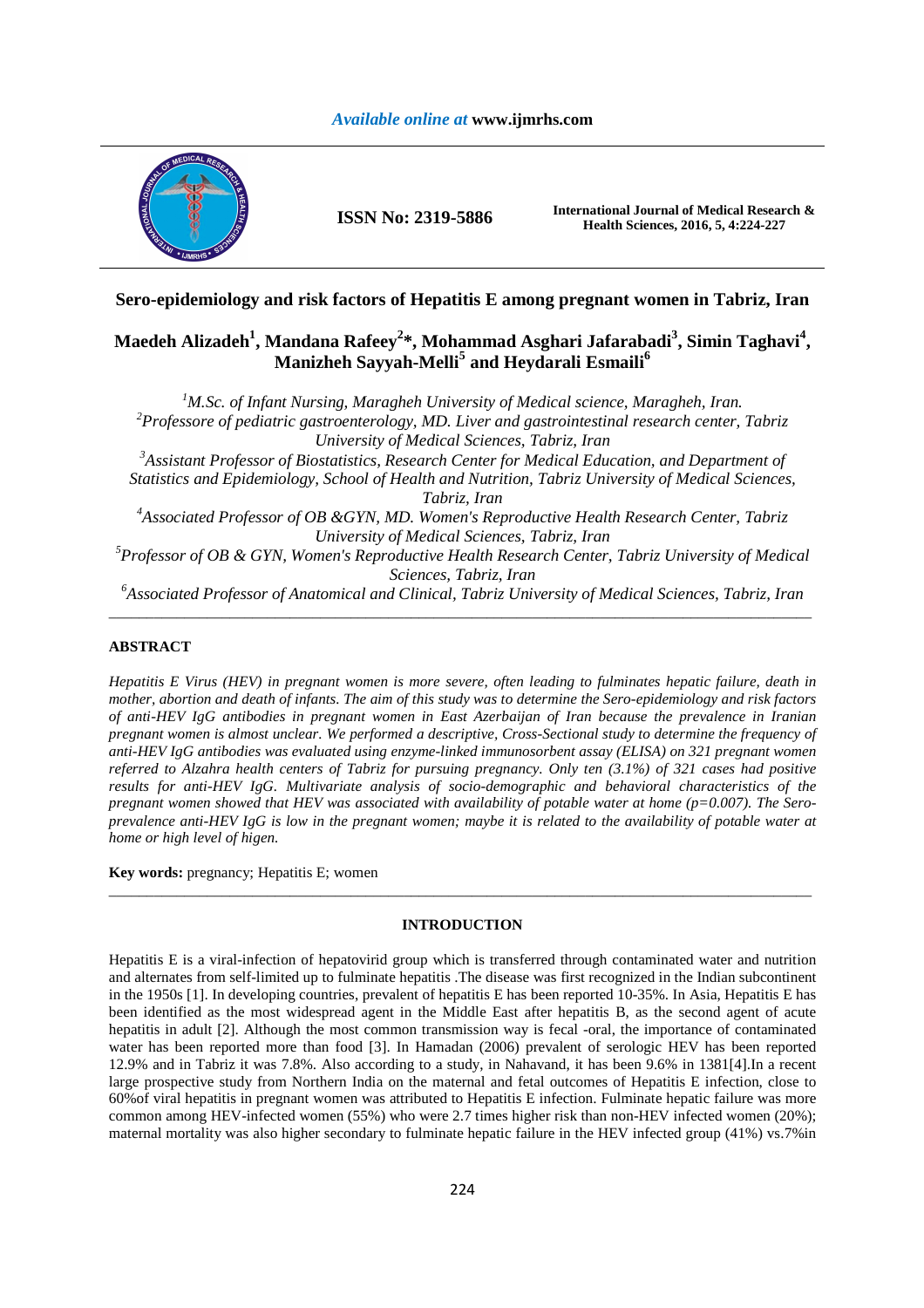the non-HEV group [5]. The high risk of vertical transmission of HEV infection from mother to infant was investigated in a study of 469 pregnant women and reported a mother-to-infant transmission of 100%.Nontheless the high transmission rate significant the importance of vertical transmission of HEV infection. A small percentage of the babies born to mothers with active disease were either pre-tem, or had severed hepatic. Two of the babies died within 48 hours, while the remaining alive 24 infants had full recovery [6]. We sought to determine the seroprevalence of anti-HEV IgG antibodies in pregnant women because prevalence of anti-HEV IgG has not been studied in the pregnant women of East Azerbaijan in Iran.

*\_\_\_\_\_\_\_\_\_\_\_\_\_\_\_\_\_\_\_\_\_\_\_\_\_\_\_\_\_\_\_\_\_\_\_\_\_\_\_\_\_\_\_\_\_\_\_\_\_\_\_\_\_\_\_\_\_\_\_\_\_\_\_\_\_\_\_\_\_\_\_\_\_\_\_\_\_\_*

## **MATERIALS AND METHODS**

During a sectional-descriptive study for one year, pregnant women referred Tabriz Alzahra medical and educational center, were checked serologically for hepatitis E if they were in the second and last trimester of pregnancy and without jaundice, pervious hepatitis infection and diabetes and in the case of their satisfaction.

We obtained the socio-demographic, behavioral and clinical data of the participants with questionnaire. Sociodemographic data included age, educational level, economic status, employment, availability of potable water (with in the house, out of the house) and form of elimination of excretes (flush toilet, open field). Behavioral data included animal contacts, having pets and clinical data including history of blood transfusion or transplants, pregnancy times, gestational ages, abortion.

We analyzed the serum samples of the pregnant women for anti-HEV IgG antibodies by an enzyme-linked immunosorbent assay (ELISA). The assays were performed following the instructions of the manufacturer (DIA.PRO, Milano-Italy). According to the information included in the kits insert, Blood test results were interpreted to 3 groups, lower than 0.9% negative, between 0.9-1.1 equivocal and more than 1.1 positive. Blood serum samples until testing for anti-HEV IgG antibodies were stored at -20c.

Sample size was calculated at least 260 case with considering confidence level 95% and acceptable error 20% .Considering P=0.27, obtained from Begun and college study ( initial information). We select cases with random simple sampling. We used MS-Excel for performing random number for choosing cases. In this study, information was gathered from 321 pregnant women referred to Alzahra health center of Tabriz. The statistical analysis was performed with the aid of the Spss software ver.16. Descriptive statistics were obtained as the mean for continuous variables and as the frequency for others variables. Also we used multi-variable of logistic regression analysis backward strategy for finding relationship between different factors.

#### **RESULTS**

Results show that the mean age of 321 pregnant women was 29.08 (SD, 6.21) years (ranging from 15 to 45). In this study 96% had drinkable water in the house and 4% water out of the house .We found 4.4% of them had history of blood transfusion, 35.5%have had surgery and 8.7% of them keep pets at home. Our results show that 76.6% live in city and 23.3% live in urban. Finally, blood test results show that 96% have sero-negative, 0.9% equivocal and 3.1 %( 10 of 321) sero-positive. Results of K2 test show that there is significantly relationship between HEV seropositive and access to potable water (P=0.007).

### **DISCUSSION**

In this study, we found only 3.1 %( 10 of 321) of pregnant women had positive results for anti-HEV IgG using ELISA method. Such HEV sero-prevalance is similar to developed countries. Lindemann et al. in a study on 1040 pregnant women in Spain reported the rate of anti-HEV IgG as 3.6% [7] and also Rostamzadeh et al. in their study on 136 case in Urmia (Iran) reported the rate of anti-HEV IgG as 3.6% [8].The prevalence of anti-HEV IgG in southern Asia is 30% [9] and in Africa from 30% to 84.3% [10].

The findings from this study show the prevalence rate of HEV infection in pregnant women in East Azerbaijan in Tabriz is low. It may be due to efficient health system and better availability of potable water in comparison with other regions of Iran.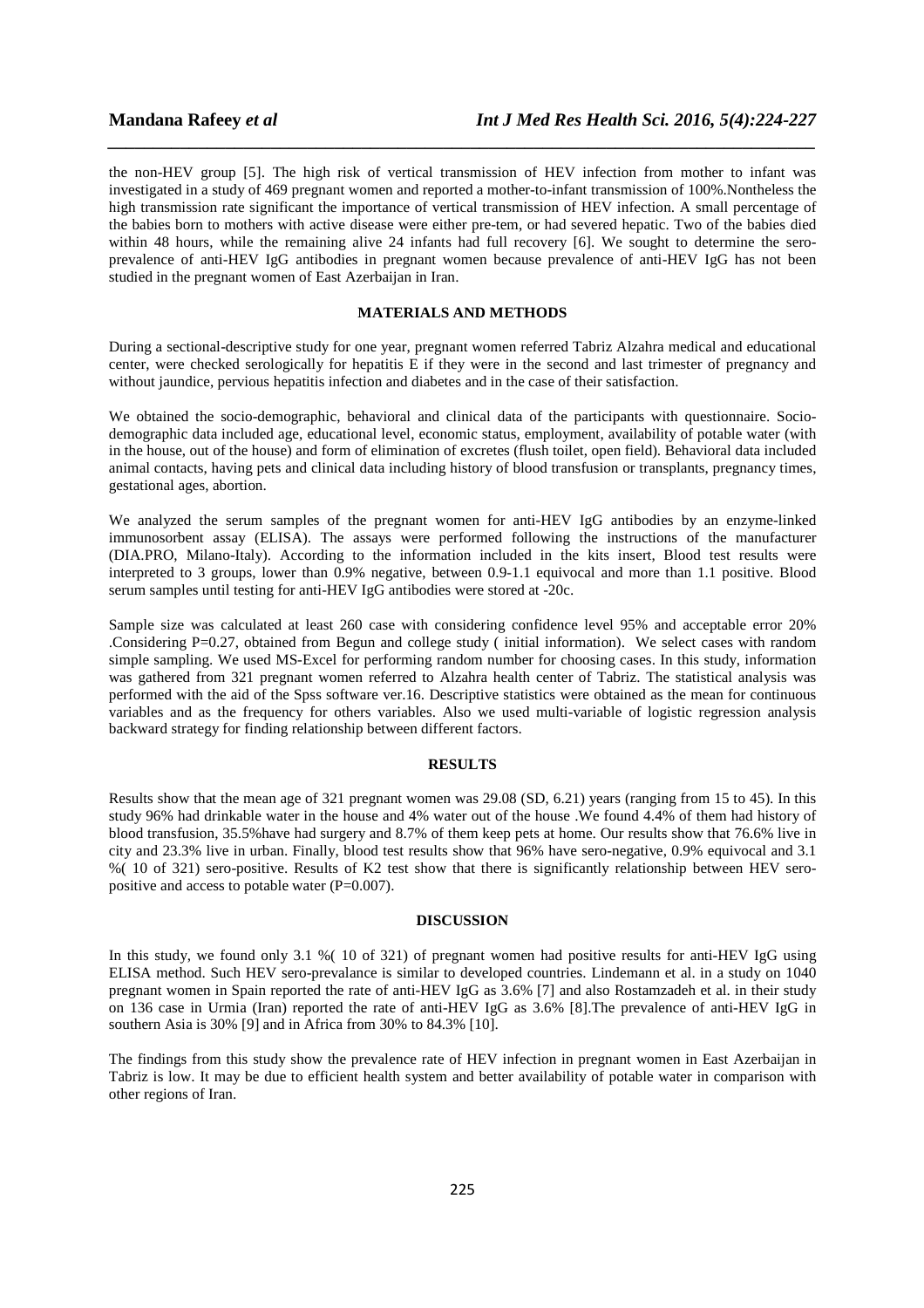In our study, most of the HEV sero-positive cases (9 of 10) were from urban areas. Rostamzadeh et al. from Urmia found a similar finding [8] and also Alvarado-Esquivel et al. in Mexico reported 100 cases (36.6%) of the 273 rural adults had anti-HEV IgG antibodies [11]. Also Cevrioglu et al. from Turkey found a significant correlation between rural residence and higher anti-HEV positive values [12].

*\_\_\_\_\_\_\_\_\_\_\_\_\_\_\_\_\_\_\_\_\_\_\_\_\_\_\_\_\_\_\_\_\_\_\_\_\_\_\_\_\_\_\_\_\_\_\_\_\_\_\_\_\_\_\_\_\_\_\_\_\_\_\_\_\_\_\_\_\_\_\_\_\_\_\_\_\_\_*

In this study there is a significant statistical relationship between HEV sero-positive and availability of potable water (P=0.007), also a research carried on 300 pregnant women in the North of India in 2008, shows a similar results (correlation between HEV sero-positive and drinking water) (p=0.05) [11]. On the other hand, the association of HEV infection with consumption of untreated water found in the present study is similar to Kumar et al. (2013) and Alavian 2007[6, 13].

However, such factors (low socio-economic status, blood transfusion and low educational level) in other studies were associated with HEV infection [11] but we found no relationship between HEV sero-positive with socioeconomic status, blood transfusion and educational level. (table1)

In Egypt it has been reported transmission HEV from pregnant women infected with HEV to fetal were 100 %.On the other hand HEV infection in pregnant women cause abortion, premature infant, low birth weight [5]. In any case there are probability of abortion, mortality of mother and death of infants after several days of birth [1].

#### **Table 1 Bivariate Analysis of Exposure Variables and Sero-prevalence and risk factors of Hepatitis E among pregnant women in Tabriz, Iran**

| <b>Characteristics</b>    | Number of subjects tested | <b>Positive ELISA results</b> | Odds ratio | 95% Confidence interval | <b>P</b> Value |
|---------------------------|---------------------------|-------------------------------|------------|-------------------------|----------------|
| <b>Place of Residence</b> |                           |                               |            |                         |                |
| city                      | 246                       |                               | $1*$       | -------                 | -------        |
| Urban                     | 75                        | 9                             | 1.49       | $0.33 - 20.6$           | 0.252          |
| <b>Educational level</b>  |                           |                               |            |                         |                |
| Primary, Secondary        | 179                       | $\overline{7}$                | 1          | ---------               | -------        |
| Diploma and higher        | 142                       | 3                             | 0.53       | 0.135-2.08              | 0.364          |
| <b>Pregnancy times</b>    |                           |                               |            |                         |                |
| $\mathbf{0}$              | 132                       | 2                             | 1          |                         | -------        |
| 1                         | 101                       | 5                             | 3.385      | 0.643-17.82             | 0.15           |
| $\overline{2}$            | 67                        |                               | 0.985      | 0.088-11.061            | 0.99           |
| $\geq$ 3                  | 21                        | $\overline{2}$                | 6.842      | 0.909-51.486            | 0.62           |
| <b>Abortion</b>           |                           |                               |            |                         |                |
| yes                       | 300                       | 10                            |            |                         | -------        |
| No                        | 21                        | $\mathbf{0}$                  | 0.000      | 0.000                   | 0.99           |
| Occupation                |                           |                               |            |                         |                |
| Unemployed                | 301                       | 10                            | 1          | ---------               | --------       |
| Employed                  | 20                        | $\mathbf{0}$                  | 0.000      | 0.000                   | 0.99           |
| Keeping pets              |                           |                               |            |                         |                |
| Yes                       | 28                        |                               | 1          | ---------               | -------        |
| N <sub>0</sub>            | 293                       | 9                             | 1.169      | 0.143-9.576             | 0.884          |
| Excreta disposal          |                           |                               |            |                         |                |
| Toilet                    | 300                       | 9                             |            | ---------               | -------        |
| open field                | 21                        |                               | 0.619      | 0.075-5.128             | 0.65           |

*\*ref category* 

## **CONCLUSION**

However the Sero-prevalence anti-HEV IgG is low in the pregnant women; maybe it is related to the availability of potable water at home or high level of higen, but regarding 3% to 9% prevalence of HEV in different parts of Iran, it is necessary physicians consider HEV in clarifying different types of acute hepatitis in their diagnosis.

#### **Acknowledgments**

The authors gratefully acknowledge all the participants for their patience and on-going participation.

### **Footnotes**

**Implication for health policy/practice/research/medical education:** Hepatitis E alone contributed to approximately 50% of patient with acute viral hepatitis. Fulminate liver failure was significantly higher in pregnant